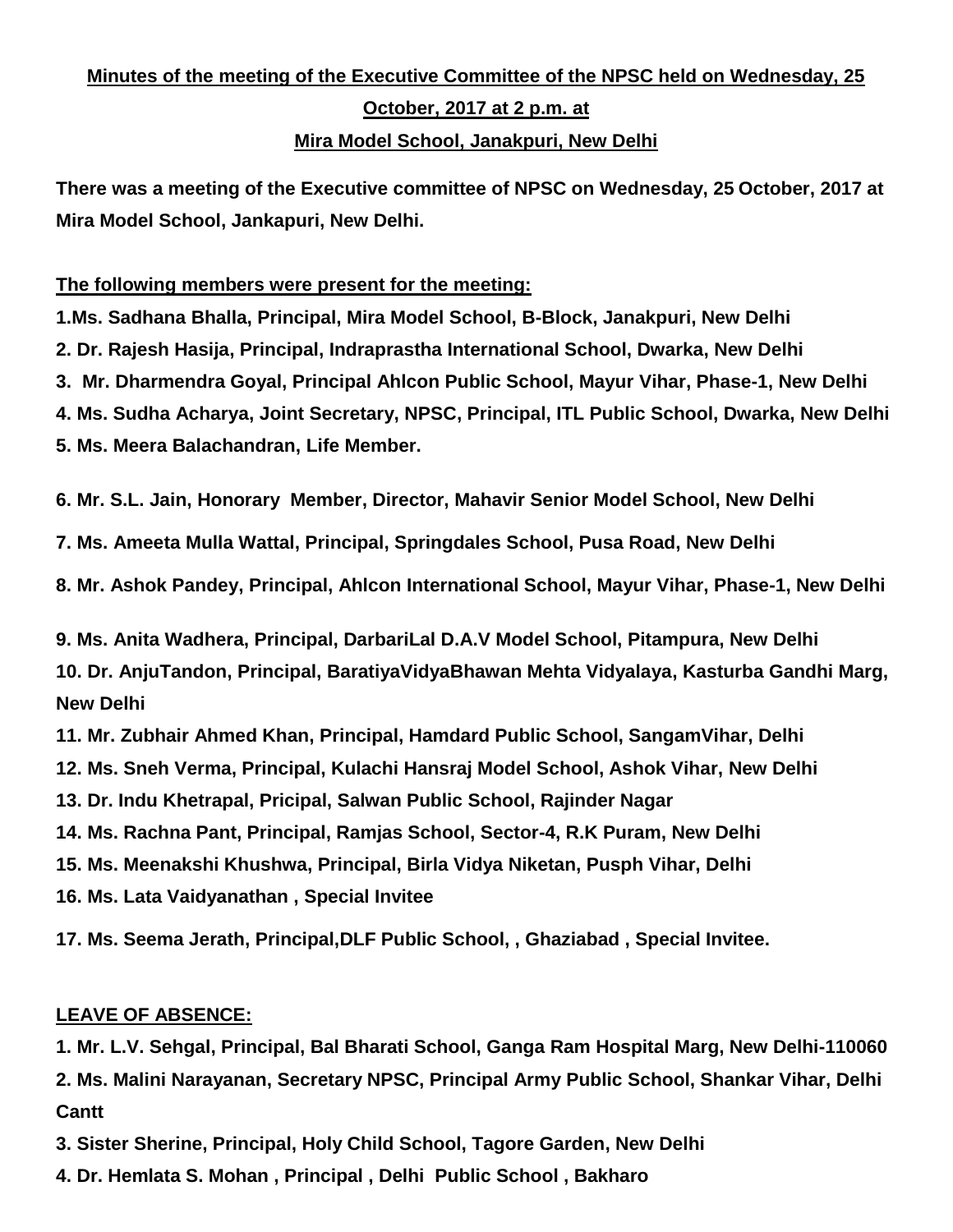**Ms. Sadhana Bhalla, Chairperson, NPSC Principal, Mira Model School, Janakpuri extended a warm welcome to all the members present for the meeting.** 

**The following agenda was taken up:**

#### **Agenda Item No.1: Confirmation of the minutes of the last meeting.**

**The Chairperson sought approval of the minutes of the Executive Committee meeting held on October 16, 2017 at Bal Bharati Public School , Ganga Ram Hospital Marg , New Delhi. Since there were no observations the minutes were deemed confirmed.**

**AGENDA Item No.2: Introduction of the new Executive Committee members.**

**Newly inducted Executive Committee members were introduced by the Chairperson.**

## **AGENDA Item No.3: Induction of Mrs. Sharmila Raheja as an Additional Joint Secretary against unfilled vacancy.**

**The Chairperson apprised all the members present that there was a vacancy of Additional Joint Secretary to be taken by a Principal from outside Delhi to which Ms. Sharmila Raheja had applied for to the returning officers Mrs. Ameeta Mulla Wattal and Mr. Ashok Pandey.**

**Mr. Pandey took up the matter and recommended that she may be inducted for this post after getting it approved in the General Body meeting. All the member agreed to the proposal.**

#### **AGENDA Item No.4: Formation of the legal cell**

**The Chairperson apprised all the members present that a legal cell has been set up within the NPSC with the following members:**

- **1. Mr. L.V Sehgal, Chairperson**
- **2. Mrs. Ameeta Mulla Wattal**
- **3. Mr. Ashok Pandey**
- **4. Mr. Dharmendra Goyal**
- **5. Dr. D.K Pandey**
- **6. Mrs. Sadhana Bhalla**

**Mrs. Ameeta Mulla Wattal briefed the members about the intent of this legal cell which was set up with the express purpose of providing advice to the members who may not be a part of any other larger body like the Action Committee. The Chairperson re-iterated that the**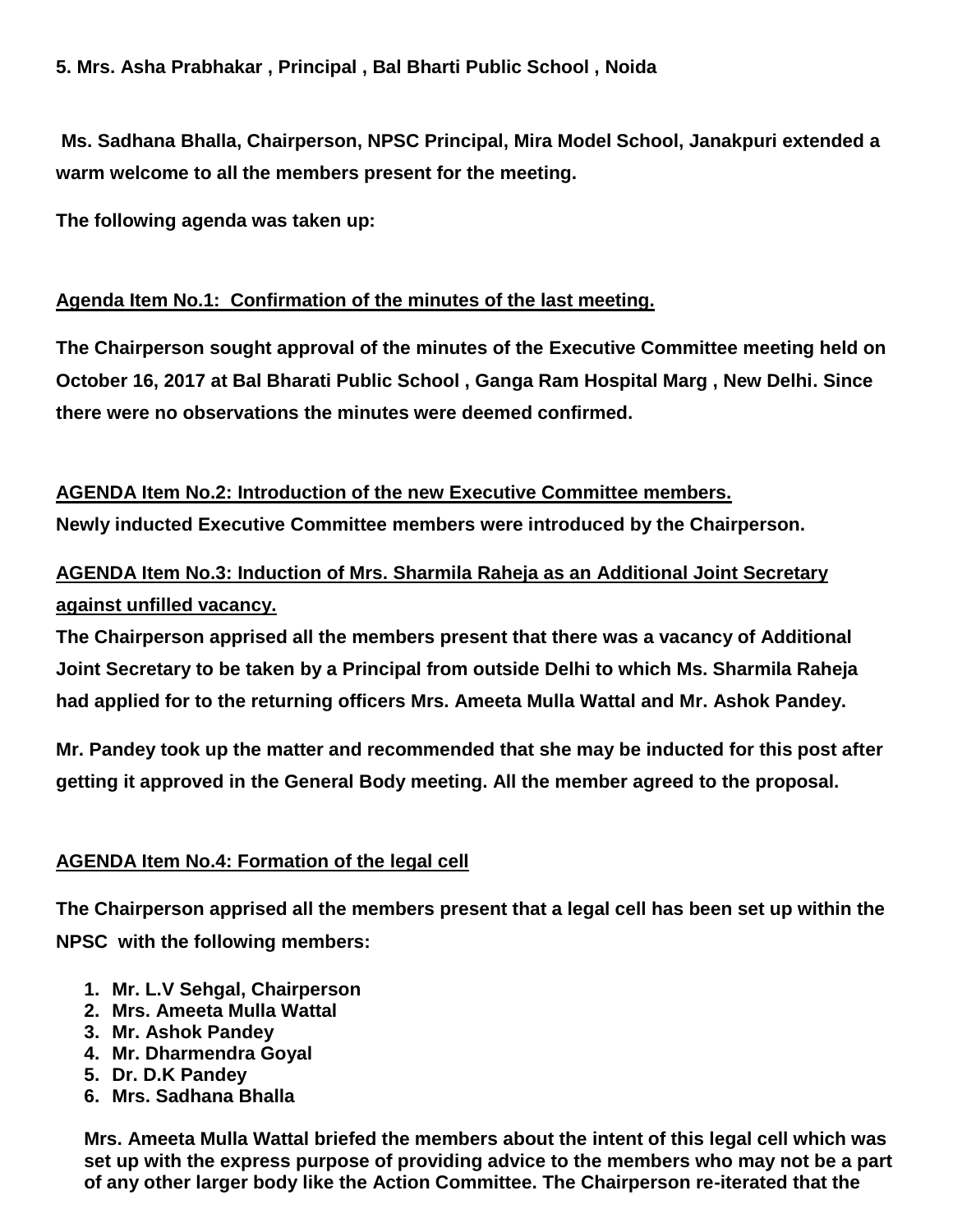**main purpose of this cell is not to litigate or take up cases in the court and the scope at this time would be primarily to advise member schools on any rule/regulation/circular etc. This initiative was welcomed by all the members of the Executive.**

#### **AGENDA Item No.5: Formation of the sub-committee to revisit the rules and regulations governing the NPSC.**

**The Chairperson briefed all the members present about the formation of a Sub-Committee in order to revisit the rules and regulations governing the NPSC. This cell consisted of the following members:**

- **1. Dr. Rajni Kumar, Chairperson of the Sub- Committee**
- **2. Mr. S.L Jain**
- **3. Mrs. Usha Ram**
- **4. Mr. L.V Sehgal**
- **5. Mrs. Ameeta Mulla Wattal**
- **6. Mr. Ashok Pandey**
- **7. Mrs. Sadhana Bhalla**

**The Chairperson informed that the rules/regulation/bye-laws have already been sent to all the members. She urged all members to send their suggestions/recommendations latest by 15th November, 2017 if they wish to see any amendments to the existing rules.**

## **AGENDA Item No.6: Discussion of the order no. DOE.15 (318)/PSB/2016/19786 dated 17.10.17 from the Directorate of pertaining to implementation of the 7th pay commission.**

**The Chairperson apprised all the members that a legal advise has been sought from the lawyer Ms. Diya Kapur and the same has been shared with the members. The members present were of the opinion that in the first instance a letter should be sent to the Director of Education , Ms. Soumya Gupta seeking clarification and also highlighting the issues with this order that the schools were having. If required then this matter should be taken up to the Hon'ble Lieutenant Governor. Mr. S.L Jain recommended that NPSC should request Action Committee to file a writ petition immediately on account of the procedures for the implementation of the 7th Pay Commission.** 

**The Chairperson urged the members to strictly follow the order and get at least 15 % hike in fees which the order allows in the meantime.**